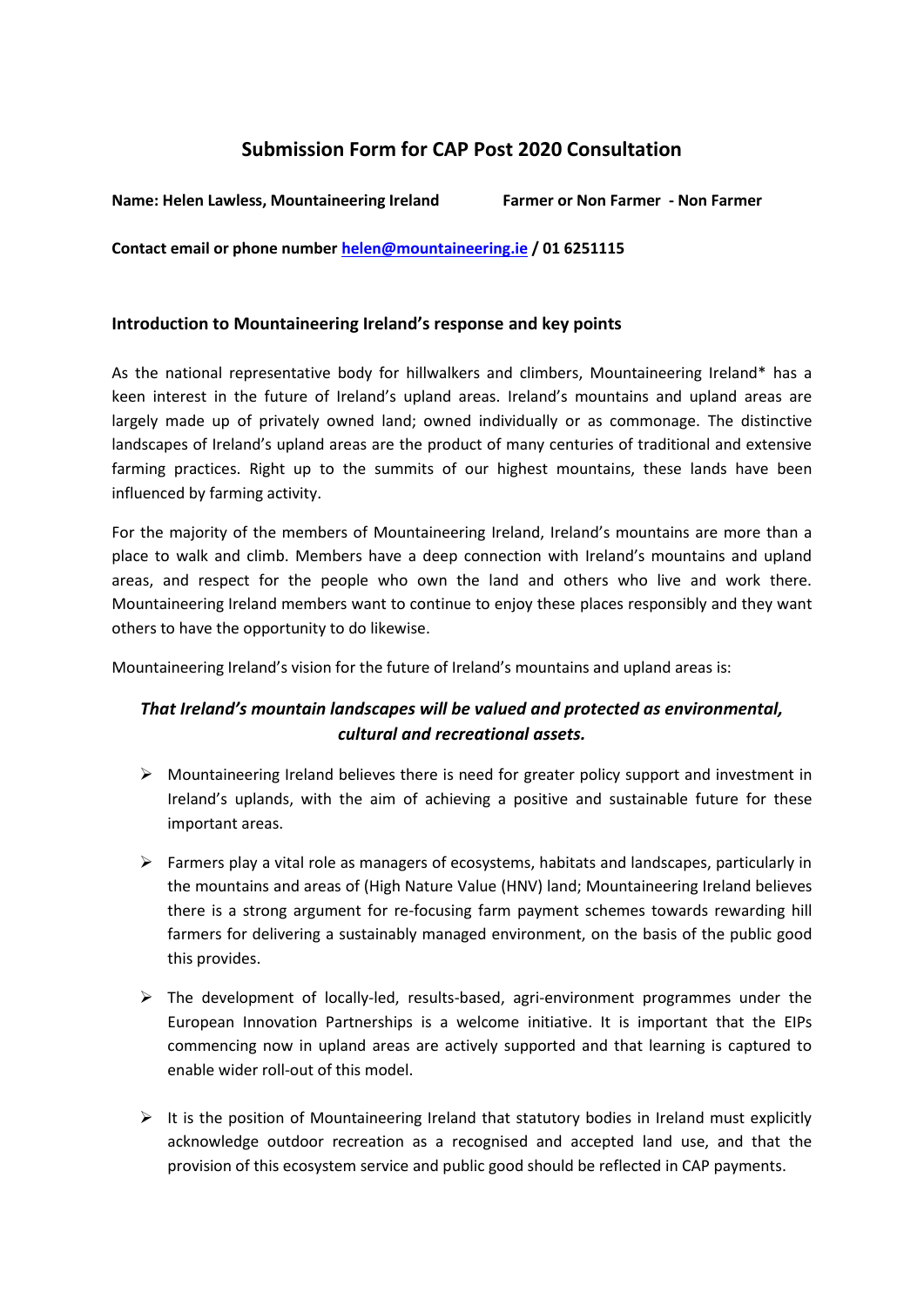$\triangleright$  Mountaineering Ireland urges the Department of Agriculture, Food and Marine to actively engage with the members of Comhairle na Tuaithe\*\*, the national body with responsibility for outdoor recreation, to access the embodied wisdom of its members, but also to maximise stakeholder consensus when it comes to how CAP post 2020 achieves the best balance for Ireland in the delivery of environmental and societal benefits.

*\*Mountaineering Ireland is the representative body for hillwalkers and climbers on the island of Ireland. Mountaineering Ireland is recognised as the National Governing Body for the sport of mountaineering by both Sport Ireland and Sport Northern Ireland. The term mountaineering refers to a wide spectrum of activities that includes rambling, hillwalking, rock and ice-climbing, bouldering and alpinism. Mountaineering Ireland has over 12,500 members, comprising 184 clubs and approximately 1570 individual members (December 2017).*

*\*\*Comhairle na Tuaithe was formed in 2004 under the Department of Community, Rural & Gaeltacht Affairs, it is now within the Department of Rural & Community Development.*

**The questions below are to provoke thinking. There may of course be other questions you consider more relevant and we would welcome your input on those as well.** 

## **1. Simplification:**

*How can the CAP be simplified for beneficiaries and administrators, while maintaining an appropriate balance in terms of public accountability and value for money for EU taxpayer's funds?*

## **The case for targeting payments towards ecosystem services**

Mountaineering Ireland welcomes the proposed move from a one-size-fits-all approach to a tailormade approach at Member State level, with actual needs on the ground reflected in a CAP strategic plan for Ireland.

Ireland's CAP strategic plan should be structured in a way that recognises that much of Ireland's farmland is not productive in the conventional sense, but that such land, which is often in upland areas where natural constraints prevent intensification, is highly productive in terms of the ecosystem services or public goods that it provides.

## **Proposals primarily focused on upland areas:**

# **1. Address conflicts between EU agricultural, environmental and social policies**

# **Land eligibility**

The structure of payments and the rules in relation to land eligibility should be examined from an ecological perspective to ensure there is not an incentive to destroy areas of environmental value. The clearance, drainage and re-seeding visible in upland areas over recent years was clear evidence of conflict between EU agricultural policy and environmental policy.

## **Fencing in the uplands**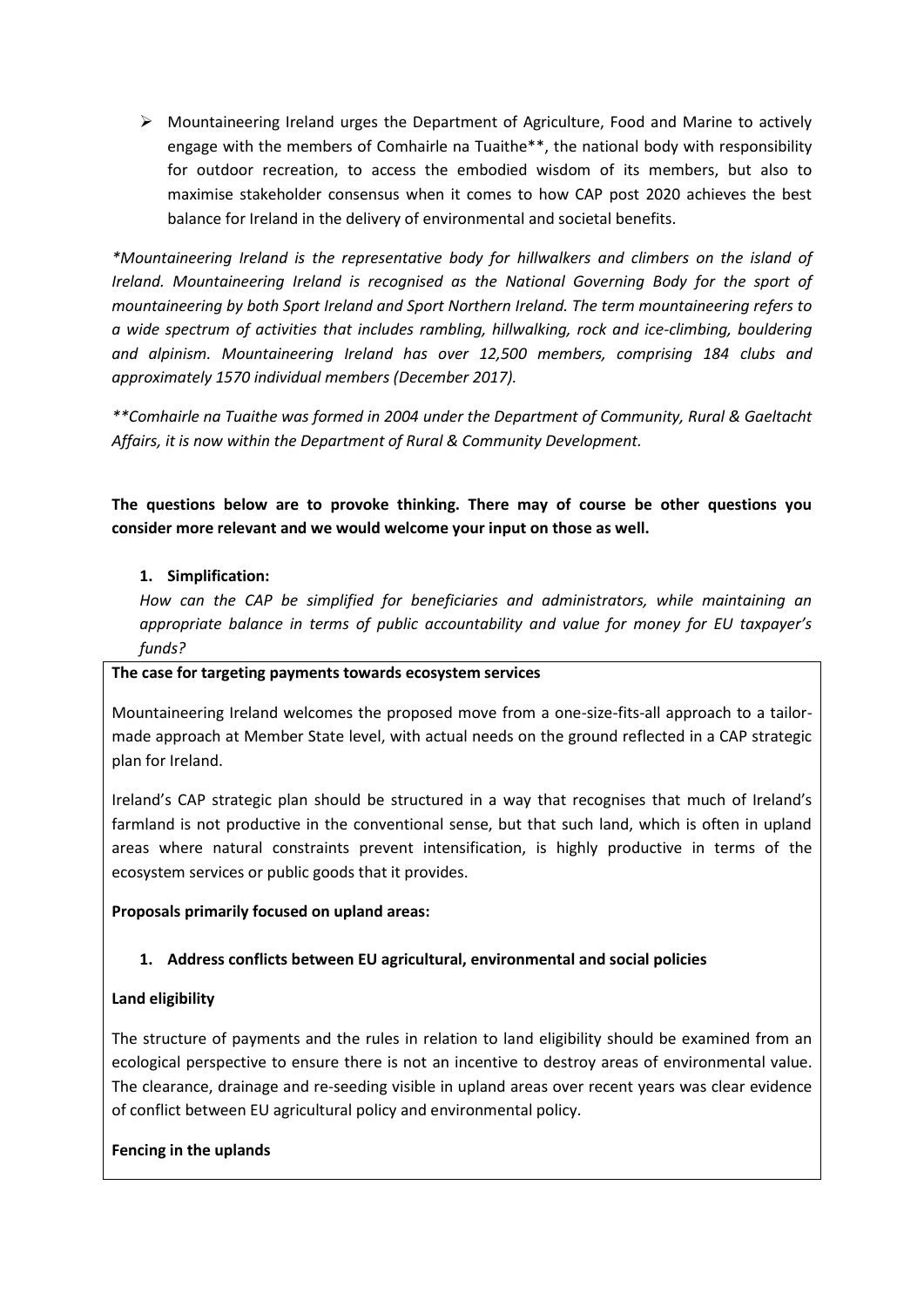Mountaineering Ireland acknowledges the right of farmers to erect fences for agricultural purposes, however members have reported an upsurge in fencing in upland areas, some of which we understand to have been erected with grant aid, to draw down area-based payments. The fencing of traditionally open high areas of rough grazing detracts from the quality of the upland landscape and presents a barrier to recreational users. In some cases tracks have been bulldozed up hillsides to facilitate the erection of fencing, further diminishing the ecosystem services potential of the land.

In December 2013 Minister Simon Coveney announced that fencing is not required on hill land which was previously unfenced and which continues to be actively farmed in the traditional manner (KildareStreet.com, 3rd December 2013). Ireland's CAP strategic plan should not require or incentivise the fencing of mountain land. Where upland fencing is necessary for agricultural purposes, and planning permission is granted, it should be a condition of approval that stiles are included at appropriate points; this will help prevent damage to fences by people walking the hills. Landowners within the Mountain Access Areas currently being developed through Comhairle na Tuaithe will be indemnified for any claims that may arise in relation to recreational activity on their land.

## **Loss of payment due to trails**

Landowners who permit the development of trails on their land, or who allow informal recreation activity which results in the development of paths with the loss of vegetation, currently lose payments for the area that is affected. It is unfair that landowners should be penalised for facilitating an activity which provides social benefit.

# **2. Move towards an outcomes based approach**

In addition to supporting hillwalking and other recreational activities, Ireland's upland areas provide multiple benefits to everybody in society including carbon storage, water supply, scenic landscapes and biodiversity. Mountaineering Ireland believes there is a strong case for re-focusing farm payment schemes towards rewarding hill farmers for delivering a sustainably managed environment, on the basis of the public good or ecosystem services this provides.

Mechanisms are required to measure and reward this public good. The recent development of locally-led, results-based, agri-environment programmes under the European Innovation Partnership initiative provides a relevant starting point. The CAP strategic plan should seek to actively support and learn from the Hen Harrier Programme and the EIPs commencing now in three other upland areas – the Wicklow Mountains, the Blackstairs and the MacGillycuddy Reeks. Building on the Burren model [\(www.burrenprogramme.com\)](http://www.burrenprogramme.com/) these EIPs aim for flexibility and simplicity at beneficiary level.

Ecosystem outcomes should be determined for land parcels (or for the full farm) and where possible aligned between neighbouring farms, or across a commonage area, where there is similar habitat so as to achieve better outcomes. The outcomes should be primarily based on the natural capital, ecosystem services and public goods that can be delivered by the land parcel. Outcomes should be progressive over the lifetime of the next CAP or on a five-year basis so that there is scope for better environmental management to result in increased payment levels.

Farmer engagement could be enhanced through a higher degree of self-reporting on agreed metrics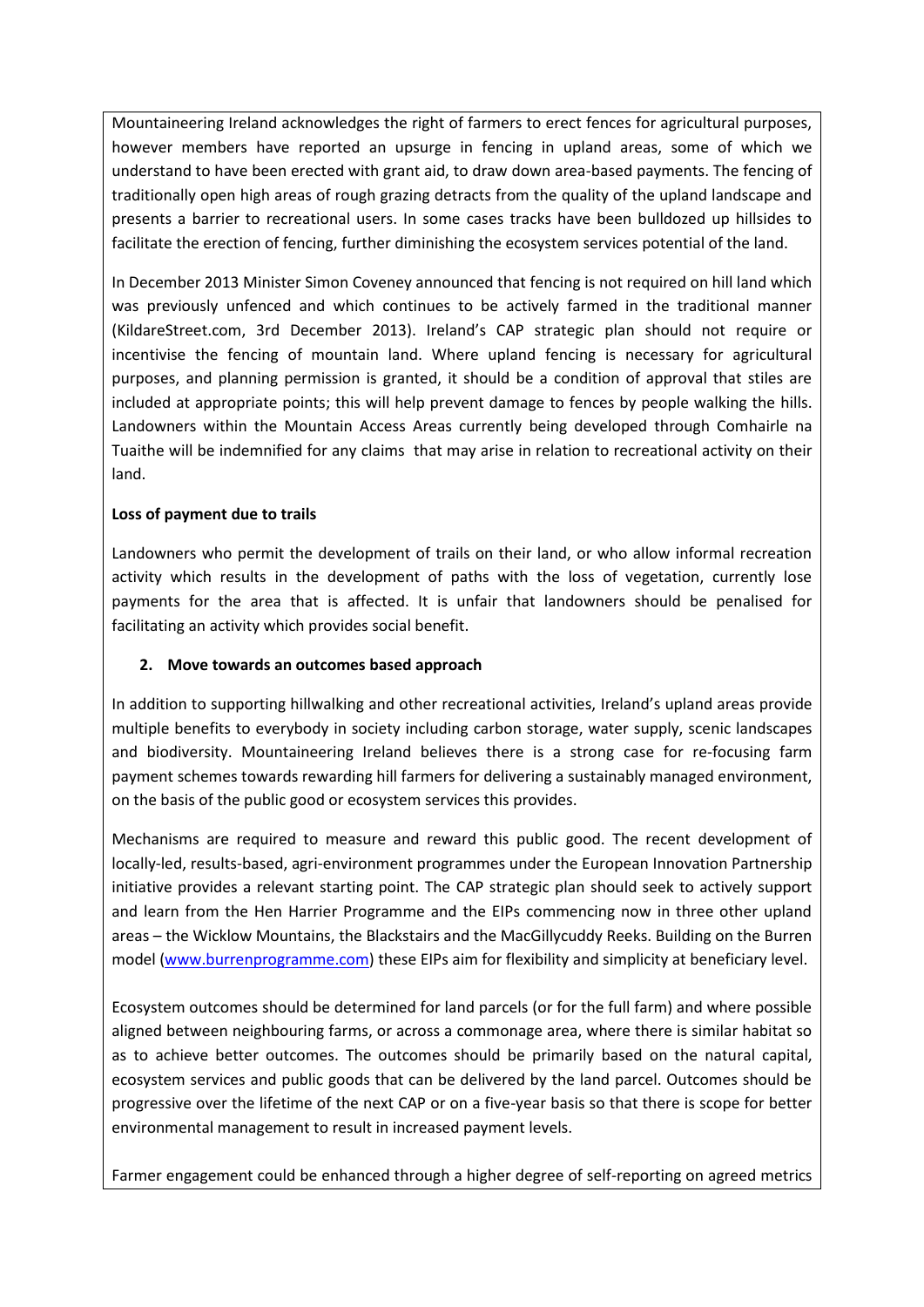that indicate successful movement towards the 'landscape' outcomes, through a user-friendly digital platform.

## **3. Recreation should be included in the metrics for outcomes based payments**

It is the firm position of Mountaineering Ireland that statutory bodies in Ireland must explicitly acknowledge outdoor recreation as a recognised and accepted land use, and that the provision of this ecosystem service and public good should be reflected in CAP payments. There should be a mechanism for farmers who can provide evidence of pedestrian recreational activity on their land to include this at application stage so that it can be factored into an outcomes-based payment for ecosystem services. Recreation is recognised as an ecosystem service within the cultural ecosystem services category, (see [https://www.npws.ie/sites/default/files/publications/pdf/IWM95.pdf\)](https://www.npws.ie/sites/default/files/publications/pdf/IWM95.pdf).

## **4. The positivity of an outcomes-based approach**

In terms of ensuring value for EU and Irish taxpayers' funds, the current GAEC arrangements assume compliance and then impose penalties where breaches are found. Even though the thresholds for GAEC are not particularly high, it is considered by many as turning what was just sensible good practice (not burning waste, preventing soil erosion and avoiding water pollution etc) into an obstructive hurdle that can be avoided if no one is looking. An outcomes-based model would usefully give progressive payments upon evidence of good practice towards agreed targets and turn these targets into positive aspirations (e.g. return of salmonid fish to streams; increase in biotic scores of watercourses; increase in breeding pairs of upland birds; increase in ground cover of desired vegetation).

# **5. Improve public understanding of CAP**

The disconnect between the public understanding of what their taxes are paying for and the benefits the public gets from a properly functioning CAP should be addressed through education and public awareness initiatives focusing on ecosystem services. This in turn should increase respect for farmers and farming in upland areas, and also strengthen the pride of hillfarmers in their work and their land.

## **2. Direct Payments**

*Having regard to both the Food wise 2025 and the CAP ambition to support economic development and employment creation, particularly in rural areas, what are your views on potential proposals to target direct payments differently?*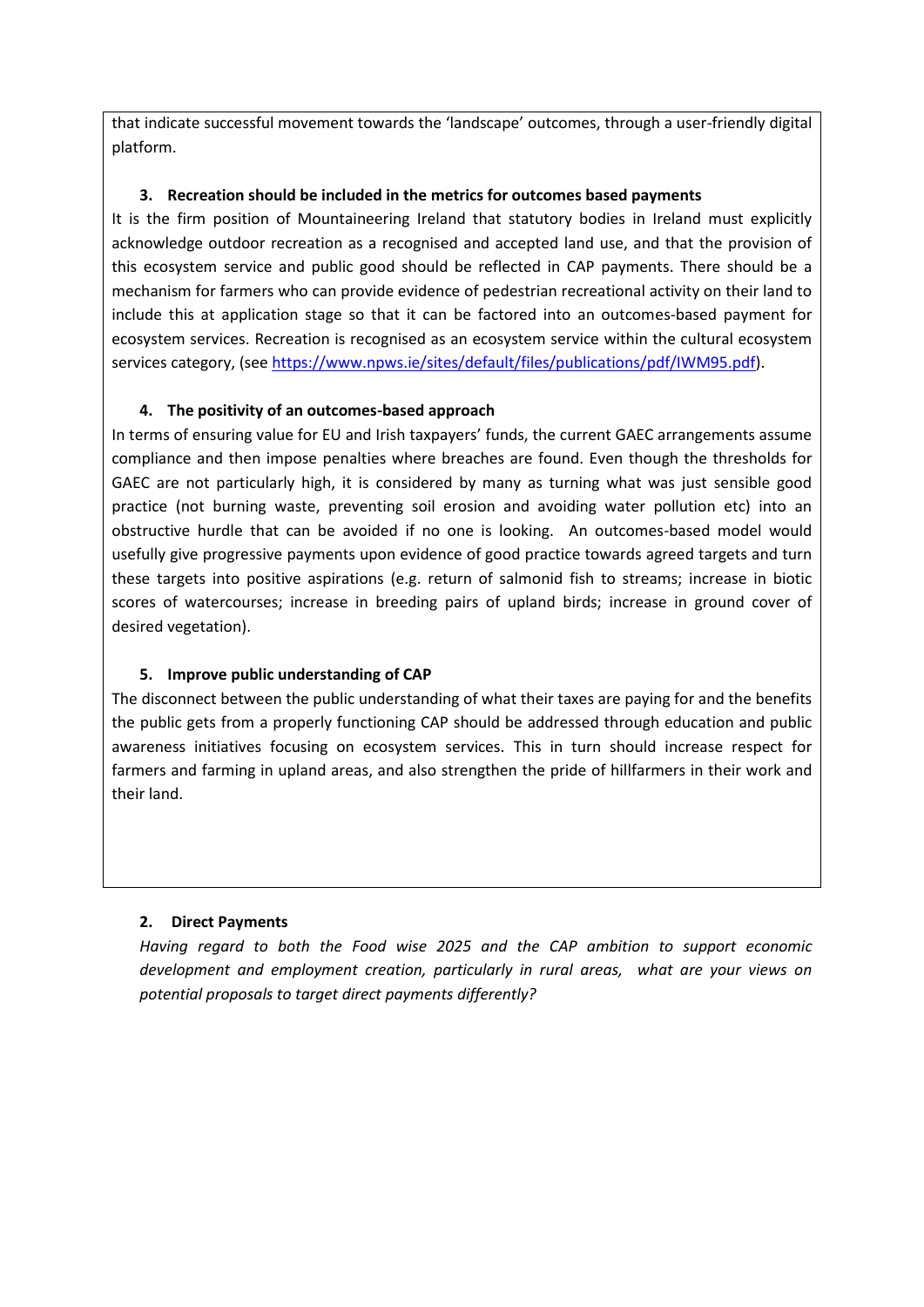Due to the constraints imposed by the mountain landscape, including the lower productivity of the land, farmers in upland areas have limited capacity to generate income from their land by producing and selling food. Consequently there is a high dependence on direct payments, and also a decline in the number of farmers with hill land who are actively farming.

As stated under question 1, Mountaineering Ireland believes there is potential for future farm payment schemes to reward hill farmers based on the quality of the environment and the benefits their land provides for society. This seems to align with CAP objectives related to environmental protection and climate action.

Based on the options outlined in the CAP communication, the model described above seems closest to *'Enhanced focus on a redistributive payment in order to be able to provide support in a targeted manner e.g. to small-medium sized farms'*. However it is Mountaineering Ireland's position that payments in uplands should increasingly be related to the ecosystem services provided by the farm, including opportunities for pedestrian recreation activities.

#### **3. The Environment**

*What do you believe should be the environmental priorities under the next CAP?*

*Bearing these priorities in mind and considering Ireland's ambition for the sustainable development of the food sector, how should pillar I (direct payments) and pillar II (rural development) combine with private sector funding post 2020, to help the sector contribute to National climate change obligations and increase its contribution to water quality and biodiversity?*

# *Mountaineering Ireland's vision is that Ireland's mountain landscapes will be valued and protected as environmental, cultural and recreational assets.*

Mountaineering Ireland believes there is need for greater policy support and investment in Ireland's uplands, with the aim of achieving a positive and sustainable future for these important areas.

Farmers play a vital role as managers of ecosystems, habitats and landscapes, particularly in the mountains and areas of HNV land. However, there is a need to target funding towards these areas and to relate funding to outcomes. This will help build resilience into the landscape to counter extreme weather events, and to support future generations. The ways in which better landscape management in upland areas can contribute to national climate change obligations include:

## **1. Carbon storage**

Peat soils cover 20.6% of Ireland's land area, with the greater part of this in the form of blanket bog in upland areas (Renou-Wilson *et al*, 2011, p.xi). Peatlands contain a fascinating biodiversity and they hold great value for archaeologists, but one of the strongest reasons to look after Ireland's blanket bogs is because they are a huge carbon store and have an important function in controlling the greenhouse gases that cause climate change. This function is reversed (i.e. carbon is released back into the atmosphere) when the peatland is damaged through drainage, cutting or burning.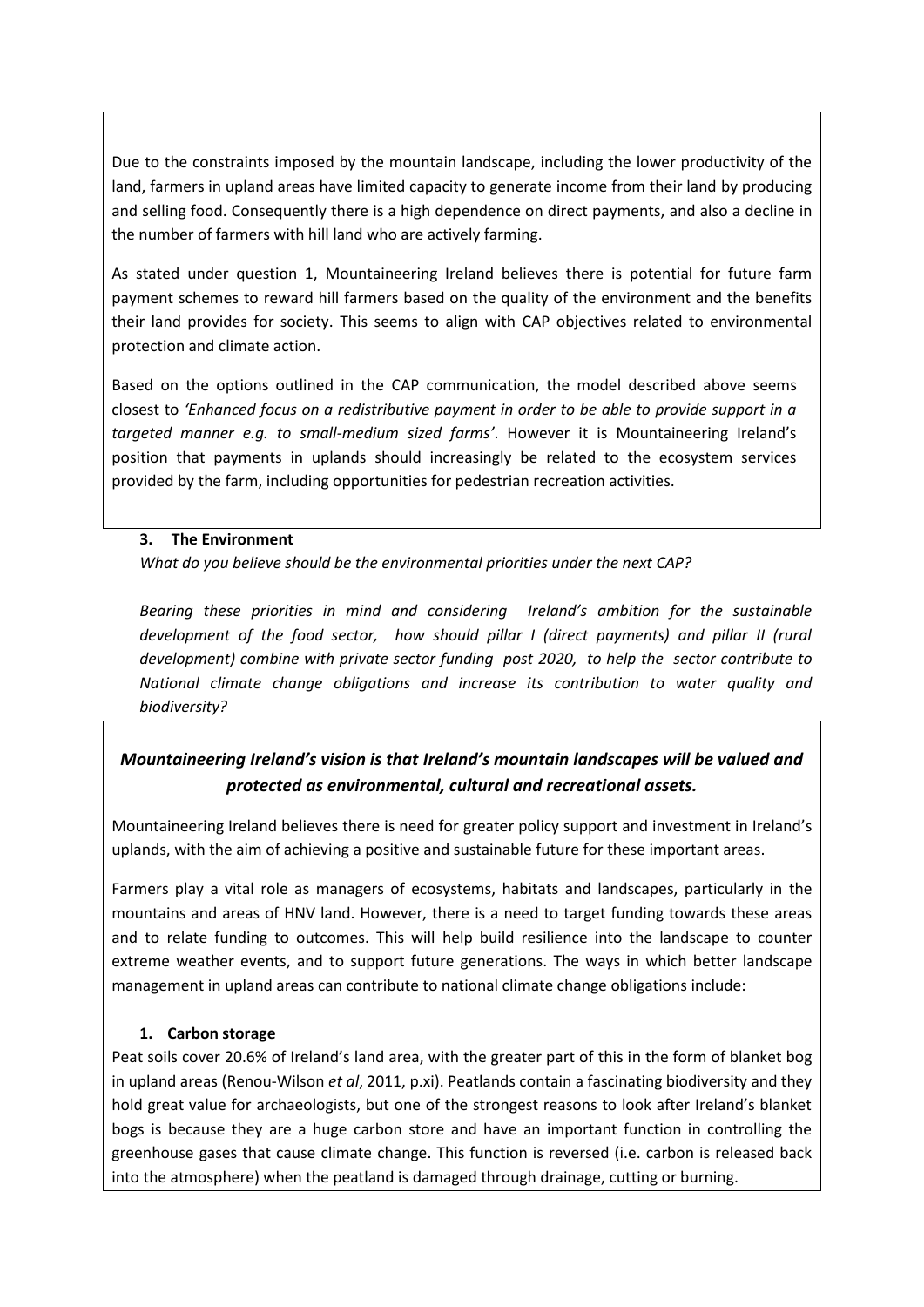The peaty soils which predominate in Ireland's upland areas are often thin and fragile, and at risk of being lost through changes in land use, erosion and overgrazing. As it has taken thousands of years for Ireland's peaty soils to form they are effectively non-renewable and must be protected.

## **2. Flood mitigation**

Flood mitigation is one of the ecosystem services that can be provided through better management of upland habitats. Upland habitats in favourable condition have greater capacity for absorption of rainfall, thus slowing the flow of water to areas downstream (O'Meara, 2015). Improved habitat condition could be achieved by incentivising landowners to maintain appropriate grazing levels, through peatland restoration projects, minimal drainage of wetland areas, and by planting small woodlands of native species such as birch, alder and willow in the uplands.

## **3. Water supply**

Most of Ireland's drinking water (81.9%) comes from surface water, i.e. rivers and lakes, which in turn have their origin in upland areas (DECLG, 2012). These small streams and rivers make up 77% of Ireland's river network, and due to a low level of dilution they are extremely susceptible to pollution (WRBD, 2007). The condition of the natural environment in the catchment around these upland streams and rivers has a direct bearing on the quality of this water and therefore also the cost to treat it.

## **Pillar I and Pillar II**

In Ireland the balance between Pillar I and Pillar II of CAP should shift to reflect the European Commission's increased focus on environmental protection, climate action and sustainable development, with a greater proportion of funding going to Pillar II.

## **Afforestation**

Afforestation to reduce emissions should not be at the expense of peat soils or undeveloped landscape, both of which hold valuable natural capital and provide ecosystem services which would be diminished through planting.

*The references included above can be found in Mountaineering Ireland's vision for the future of Ireland's mountains and upland areas:*

*[http://www.mountaineering.ie/\\_files/2017619123028\\_28d4fe41.pdf.](http://www.mountaineering.ie/_files/2017619123028_28d4fe41.pdf)*

## **4. Risk Management**

*What sort of risk management measures for primary producers should be considered under the next CAP and how should they complement current EU measures such as intervention, Aids to Private Storage and Exceptional Measures ?*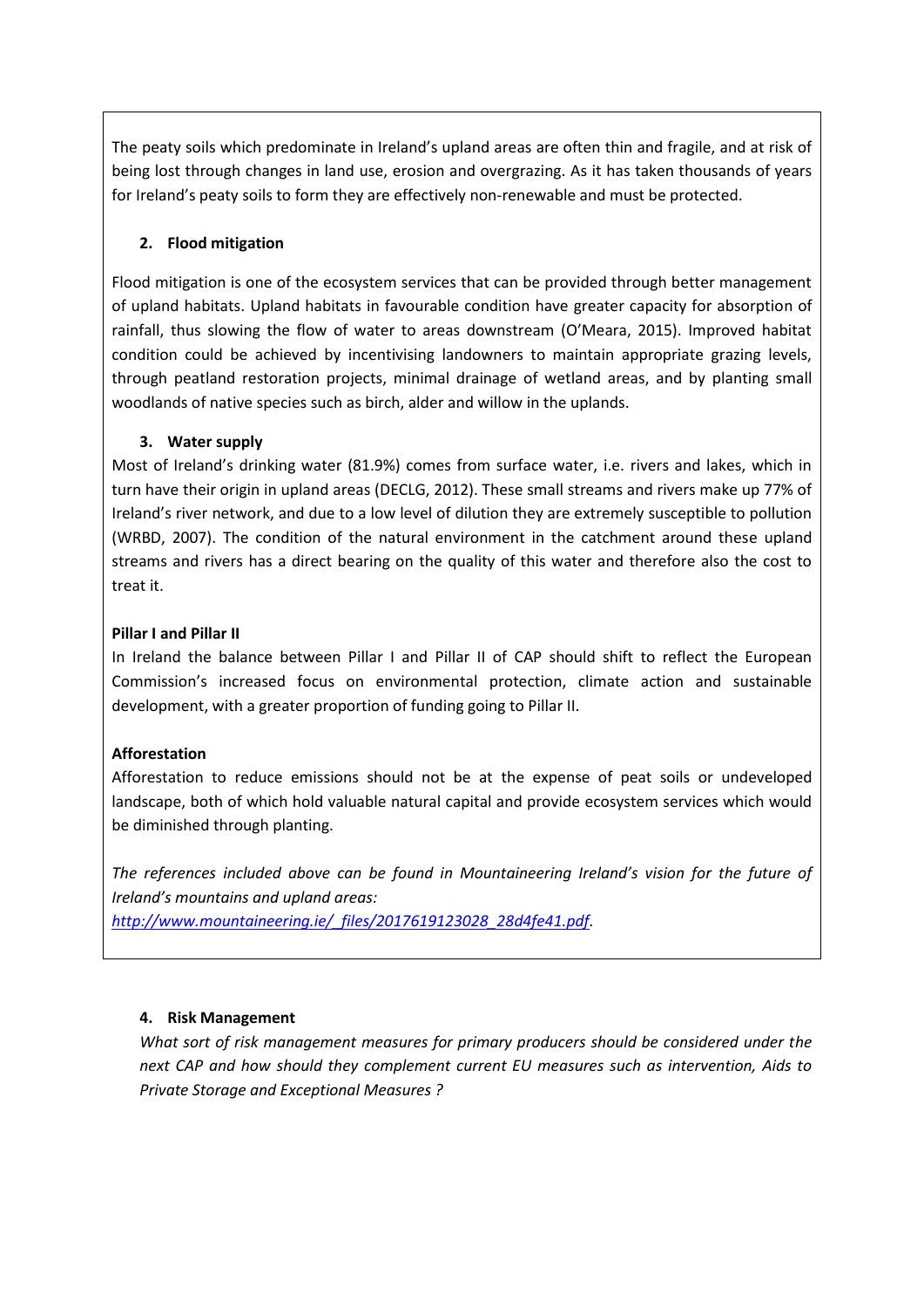#### **Outcomes-based approach**

An outcomes-based payment should be less vulnerable to price fluctuation than a market-based income, thus provided greater stability for low income farmers and possibly averting land abandonment.

### **5. Young Farmer Supports**

*How should the CAP encourage young people into farming, the exit of the older generation and facilitate succession planning*

#### **Shepherding**

The potential for younger farmers to be paid for shepherding on behalf of multiple commonage shareholders provides an excellent route into hillfarming as well as enhanced environmental management through managed grazing. A payment for shepherding is proposed as part of the EIP project in the Wicklow Mountains.

## **6. Research, Innovation, Technology Transfer**

*How can the CAP be used to build a smarter agriculture, and to translate research outcomes into real technology adoption that contributes to improved margins, greater resilience and better environmental impact on farm?* 

*What role should vehicles like advisory services and producer organisations play?*

## **Research needs**

It is an extremely complex process to achieve appropriate and sustainable grazing levels in a diverse upland environment, furthermore every mountain has different ecological characteristics. More research is needed to assist the development of outcomes-based agri-environment schemes for the uplands. This should include research on the ecosystem services delivered through from positive upland management.

#### **Advisory services**

It is vital that sufficient, skilled advisory support is available to ensure the upland EIPs are successful and to assist them in developing a model which could be rolled out in other upland areas post-2020. This will require input from upland ecologists and relevant CPD training for existing advisors.

#### **Knowledge transfer**

The upland EIP projects should be monitored to capture learning and regular knowledge transfer events should take place to promote this outcomes-based model to other areas.

These events should also be used as opportunities to build understanding of the value of Ireland's upland environment amongst farmers and farm advisors.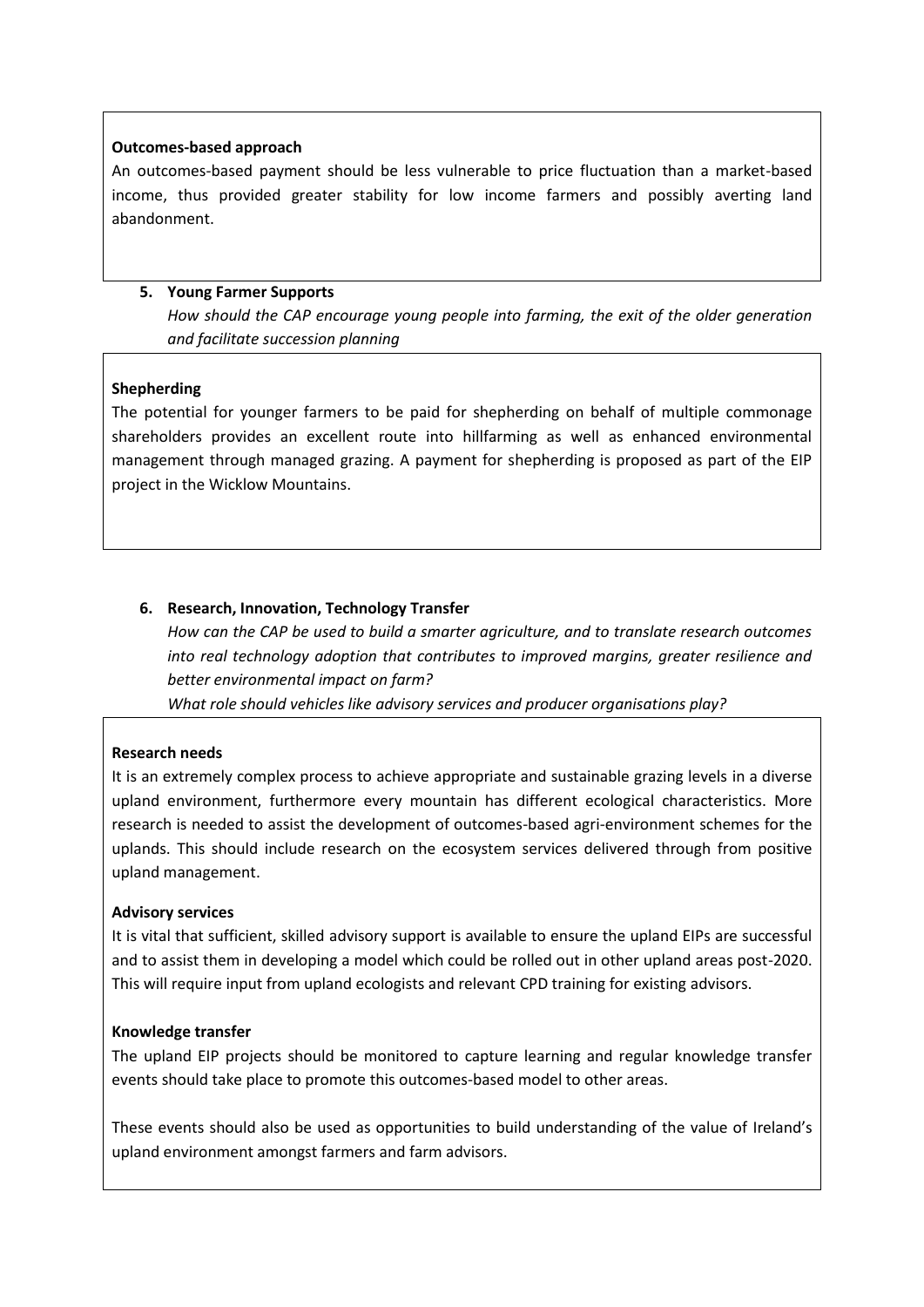## **7. On Farm Investment**

*What should the on farm investment priorities be in the next CAP and how can financial instruments (or loans) play a role?* 

Support for farm diversification could assist hillfarmers to remain actively farming. Positive examples of hillfarmers who have diversified include Joe Joyce at Lough Nafooey, Co, Mayo [\(https://www.facebook.com/Independent.ie/posts/10155663995588470\)](https://www.facebook.com/Independent.ie/posts/10155663995588470) and Bridget and Stephen Ryan at King's Yard in the Galtee Mountains ([http://www.exploretipperary.ie/activities](http://www.exploretipperary.ie/activities-adventure/kings-yard)[adventure/kings-yard\)](http://www.exploretipperary.ie/activities-adventure/kings-yard).

## **8. Strengthening the socio-economic fabric of rural areas**

*How can the CAP complement other European Structural and Investment Funds and the Government's Action Plan for Rural Development to support the social and economic development of rural communities, including through the development of new value chains such as clean energy, the emerging bio-economy, the circular economy or rural tourism?*

Facilitating recreational access is a vital cog in the attractiveness of rural areas to visitors, and therefore important to the economic and social activity of the area. Business from walkers at the weekend could be enough to keep a shop or pub open, thereby benefiting the community as a whole. The inclusion of recreation within an outcomes-based ecosystem services payment has the potential to deliver multiple benefits.

#### **9. Health, Nutrition, Food Waste and Animal Welfare**

Can the focus of the CAP in these areas be sharpened, and can it complement other *measures in emerging areas of concern such as food waste or anti-microbial resistance and if so how?*

Reasonable controls on farm-based food production  $-$  e.g. food safety regulations seem more relaxed in mountain areas throughout Europe, which in turn improves the availability of artisan food products in mountain areas.

## **10. Position of the Farmers in the Supply Chain**

*Can the CAP post 2020 do more to complement other measures to strengthen the position of farmers in the supply chain and if so how?*